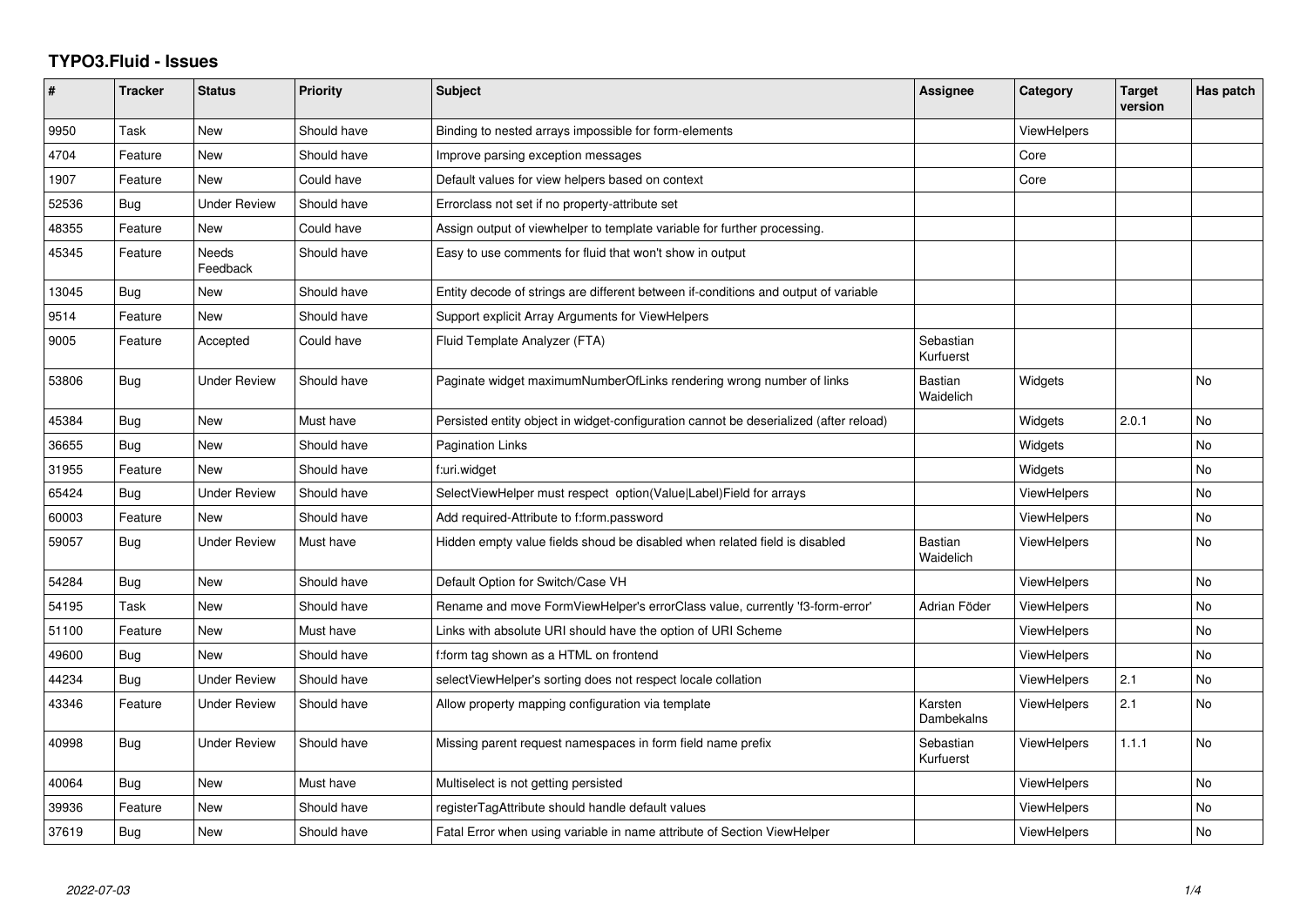| #     | <b>Tracker</b> | <b>Status</b>            | <b>Priority</b>      | <b>Subject</b>                                                                                         | <b>Assignee</b>             | Category           | <b>Target</b><br>version | Has patch |
|-------|----------------|--------------------------|----------------------|--------------------------------------------------------------------------------------------------------|-----------------------------|--------------------|--------------------------|-----------|
| 36662 | Bug            | Needs<br>Feedback        | Should have          | Checked state isn't always correct when property is collection                                         | Kevin Ulrich<br>Moschallski | ViewHelpers        | 1.1.1                    | <b>No</b> |
| 36410 | Feature        | New                      | Should have          | Allow templates to send arguments back to layout                                                       |                             | <b>ViewHelpers</b> |                          | <b>No</b> |
| 34682 | Bug            | <b>Under Review</b>      | Should have          | Radio Button missing checked on validation error                                                       |                             | <b>ViewHelpers</b> |                          | <b>No</b> |
| 34309 | Task           | New                      | Could have           | Unknown ViewHelpers cause exception - should be handled more graceful                                  |                             | ViewHelpers        |                          | <b>No</b> |
| 33628 | Bug            | Needs<br>Feedback        | Must have            | Multicheckboxes (multiselect) for Collections don't work                                               | Christian Müller            | ViewHelpers        |                          | No        |
| 26664 | Task           | New                      | Won't have this time | Clean up Form ViewHelpers                                                                              |                             | <b>ViewHelpers</b> |                          | <b>No</b> |
| 26658 | Task           | New                      | Won't have this time | Make Form ViewHelpers consistent                                                                       |                             | ViewHelpers        |                          | No        |
| 10911 | Task           | New                      | Should have          | Tx_Fluid_ViewHelpers_Form_AbstractFormViewHelper->renderHiddenIdentityField<br>should be more reliable |                             | ViewHelpers        |                          | No        |
| 8648  | Bug            | New                      | Should have          | format.crop ViewHelper should support all features of the crop stdWrap function                        |                             | ViewHelpers        |                          | <b>No</b> |
| 8491  | Task           | Needs<br>Feedback        | Should have          | link.action and uri.action differ in absolute argument                                                 | Karsten<br>Dambekalns       | <b>ViewHelpers</b> |                          | <b>No</b> |
| 5933  | Feature        | Accepted                 | Should have          | Optional section rendering                                                                             | Sebastian<br>Kurfuerst      | <b>ViewHelpers</b> |                          | <b>No</b> |
| 3725  | Feature        | New                      | Could have           | <b>CSS Engine</b>                                                                                      | Christian Müller            | ViewHelpers        |                          | <b>No</b> |
| 60181 | Feature        | <b>New</b>               | Could have           | Caching mechanism for Fluid Views/Templates                                                            |                             | View               |                          | No        |
| 46289 | Bug            | <b>Needs</b><br>Feedback | Should have          | Enable Escaping Interceptor in XML request format                                                      |                             | View               | 2.0.1                    | <b>No</b> |
| 45394 | Task           | New                      | Should have          | Forwardport Unit test for standalone view                                                              |                             | View               |                          | <b>No</b> |
| 43072 | Task           | New                      | Should have          | Remove TOKENS for adding templates fallback in Backporter                                              |                             | View               |                          | <b>No</b> |
| 38369 | Bug            | New                      | Must have            | Resource ViewHelpers should not fall back to request package                                           |                             | View               |                          | <b>No</b> |
| 8989  | Feature        | Needs<br>Feedback        | Could have           | Search path for fluid template files                                                                   |                             | View               |                          | No        |
| 62346 | Feature        | <b>New</b>               | Could have           | f:comment should have high precende                                                                    |                             | Core               | 3.x                      | <b>No</b> |
| 46257 | Feature        | Under Review             | Should have          | Add escape sequence support for Fluid                                                                  |                             | Core               |                          | <b>No</b> |
| 39990 | <b>Bug</b>     | New                      | Should have          | Same form twice in one template: hidden fields for empty values are only rendered<br>once              |                             | Core               |                          | <b>No</b> |
| 33551 | Bug            | New                      | Must have            | View helper values break out of a partial scope                                                        | Sebastian<br>Kurfuerst      | Core               |                          | <b>No</b> |
| 33394 | Feature        | Needs<br>Feedback        | Should have          | Logical expression parser for BooleanNode                                                              | <b>Tobias Liebig</b>        | Core               |                          | <b>No</b> |
| 30555 | Feature        | New                      | Could have           | Make TagBuilder more extensible                                                                        |                             | Core               |                          | <b>No</b> |
| 27607 | Bug            | New                      | Must have            | Make Fluid comparisons work when first element is STRING, second is NULL.                              |                             | Core               |                          | No        |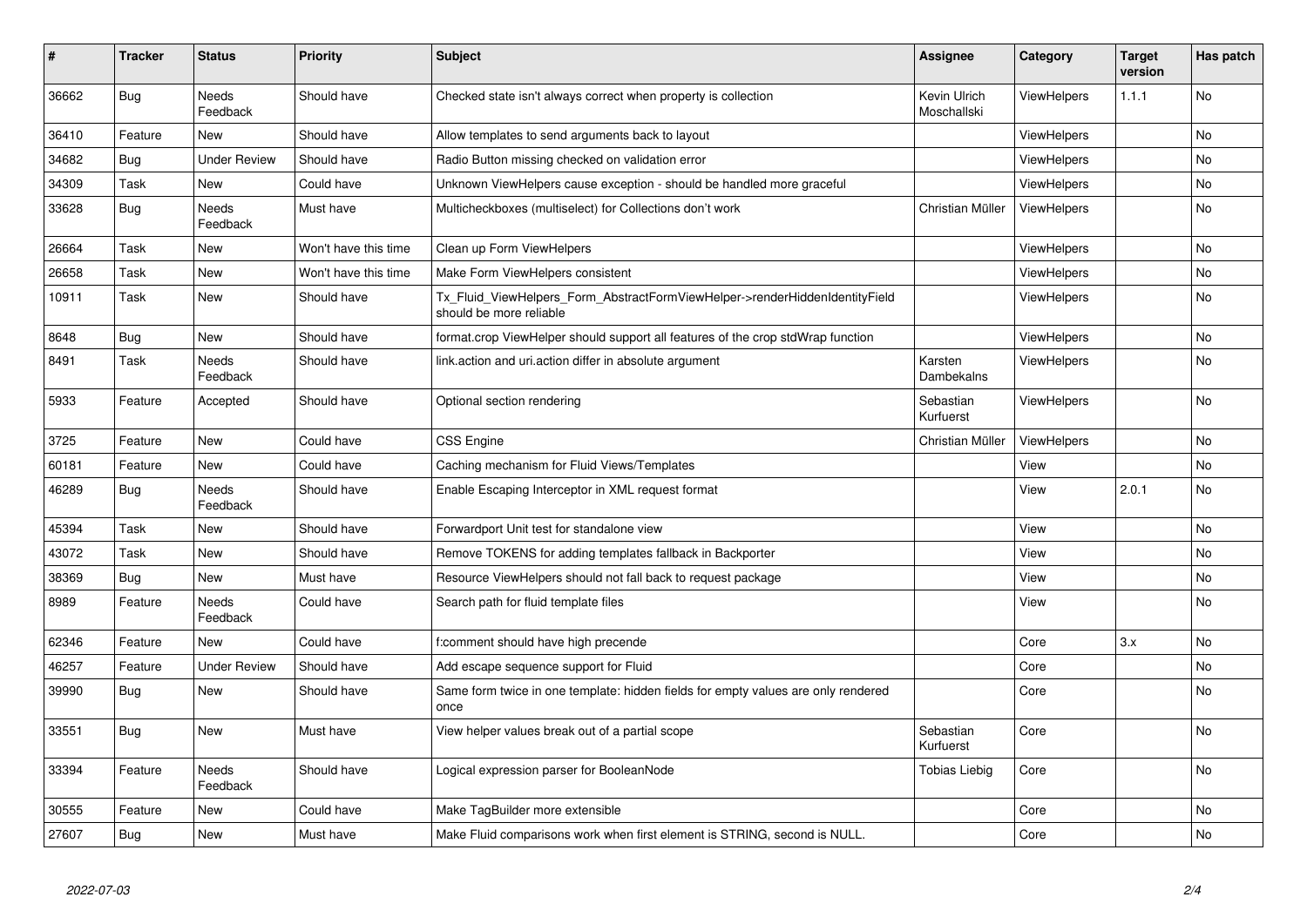| #     | <b>Tracker</b> | <b>Status</b>       | <b>Priority</b> | Subject                                                                                       | <b>Assignee</b>        | Category | <b>Target</b><br>version | Has patch |
|-------|----------------|---------------------|-----------------|-----------------------------------------------------------------------------------------------|------------------------|----------|--------------------------|-----------|
| 12863 | Bug            | <b>New</b>          | Should have     | Attributes of a viewhelper can't contain a '-'                                                | Sebastian<br>Kurfuerst | Core     |                          | <b>No</b> |
| 10472 | Feature        | New                 | Could have      | Fluid Standalone distribution                                                                 |                        | Core     |                          | No        |
| 3481  | Bug            | <b>New</b>          | Should have     | Use ViewHelperVariableContainer in PostParseFacet                                             |                        | Core     |                          | No        |
| 60271 | Feature        | New                 | Should have     | Paginate viewhelper, should also support arrays                                               |                        |          |                          | No        |
| 58983 | Bug            | New                 | Should have     | format.date does not respect linebreaks and throws exception                                  |                        |          |                          | <b>No</b> |
| 58921 | Bug            | New                 | Should have     | f:form.* VHs crash if NOT inside f:form but followed by f:form                                |                        |          |                          | No        |
| 57885 | Bug            | New                 | Must have       | Inputs are cleared from a second form if the first form produced a vallidation error          |                        |          |                          | No        |
| 56237 | Task           | New                 | Should have     | in-line (Condition) ViewHelpers should not evaluate on parsing                                |                        |          |                          | No        |
| 55008 | Bug            | <b>Under Review</b> | Should have     | Interceptors should be used in Partials                                                       | Christian Müller       |          |                          | No        |
| 52640 | Feature        | <b>Under Review</b> | Should have     | Create an UnlessViewHelper as opposite to the IfViewHelper                                    | Marc Neuhaus           |          |                          | <b>No</b> |
| 52591 | Bug            | New                 | Should have     | The Pagination Widget broken for joined objects                                               |                        |          |                          | No        |
| 52419 | Bug            | <b>New</b>          | Should have     | Wrong PHPDocs notation for default value inline f:translate viewhelper                        |                        |          | 2.0                      | No        |
| 51277 | Feature        | New                 | Should have     | ViewHelper context should be aware of actual file occurrence                                  |                        |          |                          | No        |
| 50888 | Bug            | <b>Under Review</b> | Should have     | WSOD by changing name of section and if Fluid caches are generated                            |                        |          |                          | No        |
| 49756 | Feature        | <b>Under Review</b> | Should have     | Select values by array key in checkbox viewhelper                                             |                        |          |                          | No        |
| 49038 | Bug            | New                 | Must have       | form.select does not select the first item if prependOptionValue is used                      |                        |          |                          | No        |
| 47669 | Task           | New                 | Should have     | FormViewHelper does not define the default request method                                     |                        |          |                          | No        |
| 47006 | Bug            | <b>Under Review</b> | Should have     | widget identifier are not unique                                                              |                        |          |                          | <b>No</b> |
| 46545 | Feature        | New                 | Should have     | Better support for arrays in options of SelectViewHelper                                      |                        |          |                          | No        |
| 46091 | Task           | Needs<br>Feedback   | Should have     | Show source file name and position on exceptions during parsing                               |                        |          |                          | No        |
| 45153 | Feature        | New                 | Should have     | f:be.menus.actionMenuItem - Detection of the current select option is insufficient            |                        |          |                          | No        |
| 43071 | Task           | New                 | Should have     | Remove TOKENS for adding fallback teplates in B                                               |                        |          |                          | No        |
| 42743 | Task           | New                 | Should have     | Remove inline style for hidden form fields                                                    |                        |          |                          | No        |
| 42397 | Feature        | New                 | Should have     | Missing viewhelper for general links                                                          |                        |          |                          | No        |
| 40081 | Feature        | New                 | Should have     | Allow assigned variables as keys in arrays                                                    |                        |          |                          | No        |
| 38130 | Feature        | New                 | Should have     | Checkboxes and multiple select fields should have an assignable default value                 |                        |          |                          | No        |
| 37095 | Feature        | New                 | Should have     | It should be possible to set a different template on a Fluid TemplateView inside an<br>action | Christopher<br>Hlubek  |          |                          | No        |
| 33215 | Feature        | New                 | Should have     | RFC: Dynamic values in ObjectAccess paths                                                     |                        |          |                          | No        |
| 28554 | <b>Bug</b>     | New                 | Should have     | (v4) implement feature flag to disable caching                                                |                        |          |                          | No        |
| 28553 | <b>Bug</b>     | New                 | Should have     | improve XHProf test setup                                                                     |                        |          |                          | No        |